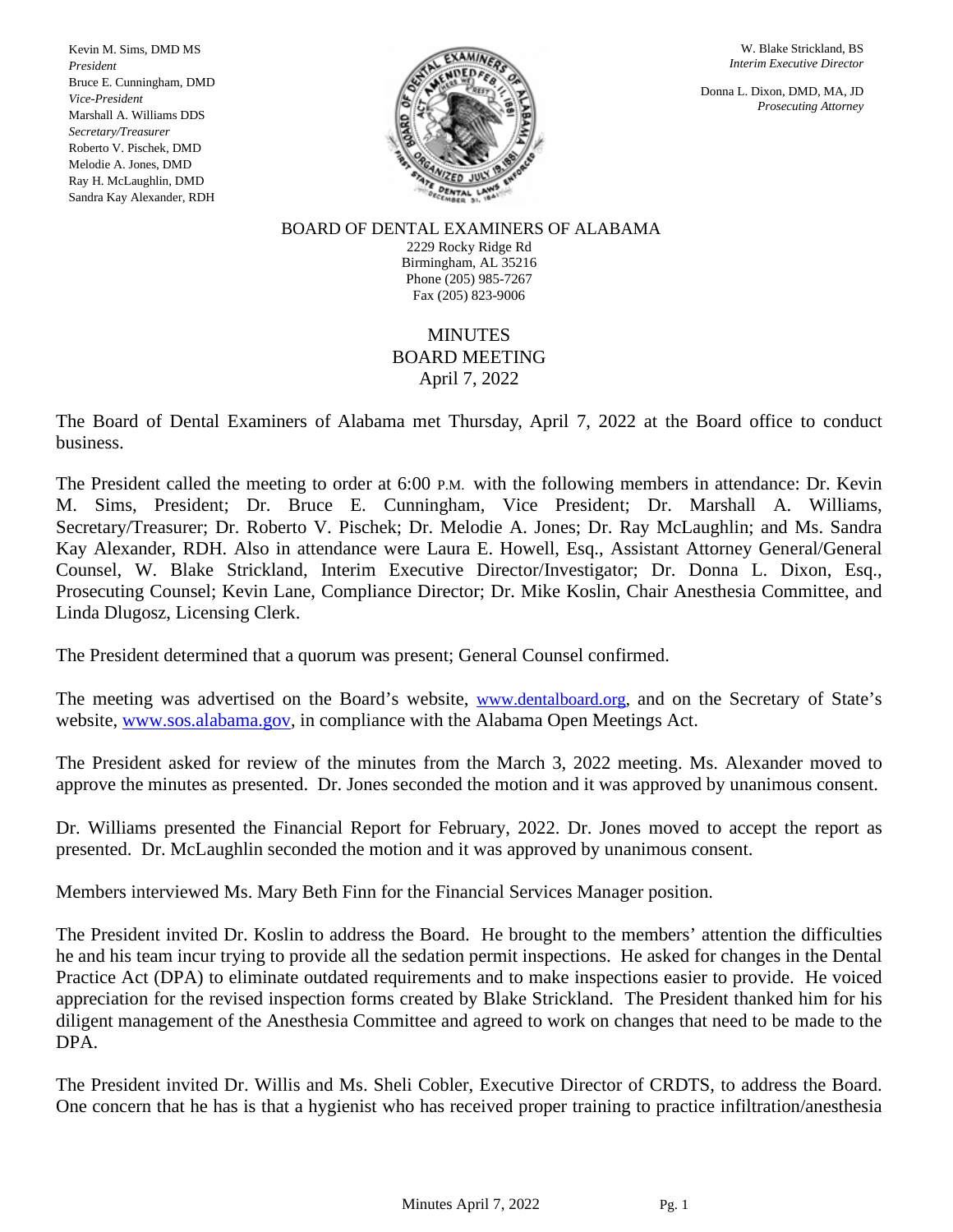from a CODA approved school in another state is required to practice dental hygiene for a year before being able to apply for the Alabama Infiltration permit. He asked for consideration in removing this requirement.

Dr. Willis and Ms. Cobler attended a vendor fair to show off CRDTS new technology. Ms. Cobler invited members to attend a grand opening at Build Independent Testing Agency in Topeka, hopefully this June. It will also be a program where a licensee who needs remediation can be re-trained and tested for their particular need. The President thanked them for their presentation; Dr. Willis and Ms. Cobler left the meeting.

After discussion, Dr. Cunningham moved to hire Ms. Mary Beth Finn for the Financial Services Manager position at \$82,000.00/yr. Dr. Williams seconded the motion and it was approved by unanimous consent.

Dr. Jones presented an overview of her reports on SRTA Grading and Examination Committee, SRTA Dental Exam Report for University of Tennessee, CITA Exam at Augusta University, CITA Exam at UAB SOD, CODA Site Visit at UAB, and CITA Hygiene Exam at Fortis. She said SRTA is moving to a different typodont technology and invited members to become examiners of all testing agencies.

Dr. Williams presented a report on the Dental Task Force Sub-Committee Meeting.

WREB and CDCA have merged into a single testing agency. They have requested an audience with the Board at a future meeting. Mr. Strickland distributed handouts for the new CDCA-WREB and will gather members' opinions as to whether to invite them for a 15 to 20-minute presentation.

CE Brokers continue to approach the board to provide tracking CE services for licensees. Although past boards have declined their offers, members asked Mr. Strickland to obtain more details.

One HVAC unit for the upstairs office stopped working and could not be repaired. Purchasing a replacement will have to be put out for bid. Because the other 3 units are the same age and are deteriorating, members could decide to replace just the one unit or all 4. Dr. Pischek moved to replace just the one unit at this time. Dr. Williams seconded the motion and it was approved by unanimous consent. While inspecting the cooling unit, the company discovered the building's water heater was severely rusted. It has been replaced with a 50 gallon water heater.

Mr. Strickland distributed packets of information for members who will be able to assist him with the inspection of 60 portable units that Remote Area Medical will use at their April 23<sup>rd</sup> event in Gadsden.

Staff have been receiving calls asking about mandatory masks and other COVID-19 requirements for dental offices. Licensees must follow CDC recommendations, per board rules. Mr. Strickland distributed a draft statement that could be emailed to all licensees and posted on the board's website to remind them of their responsibilities. Dr. Jones moved to approve the statement for a mass email. Dr. Williams seconded the motion and it was approved by unanimous consent.

Mr. Strickland asked members to approve the State of Alabama's 4% cost of living adjustment that takes effective October 1, 2022. This would apply to all board staff. Dr. Cunningham moved to approve the salary adjustment. Dr. Williams seconded the motion and it was approved by unanimous consent.

Ms. Alexander moved to approve assessing a non-disciplinary fine to cases #2022-15, 30, and 32. Dr. Williams seconded the motion and it was approved by unanimous consent with the case team leader abstaining from the vote.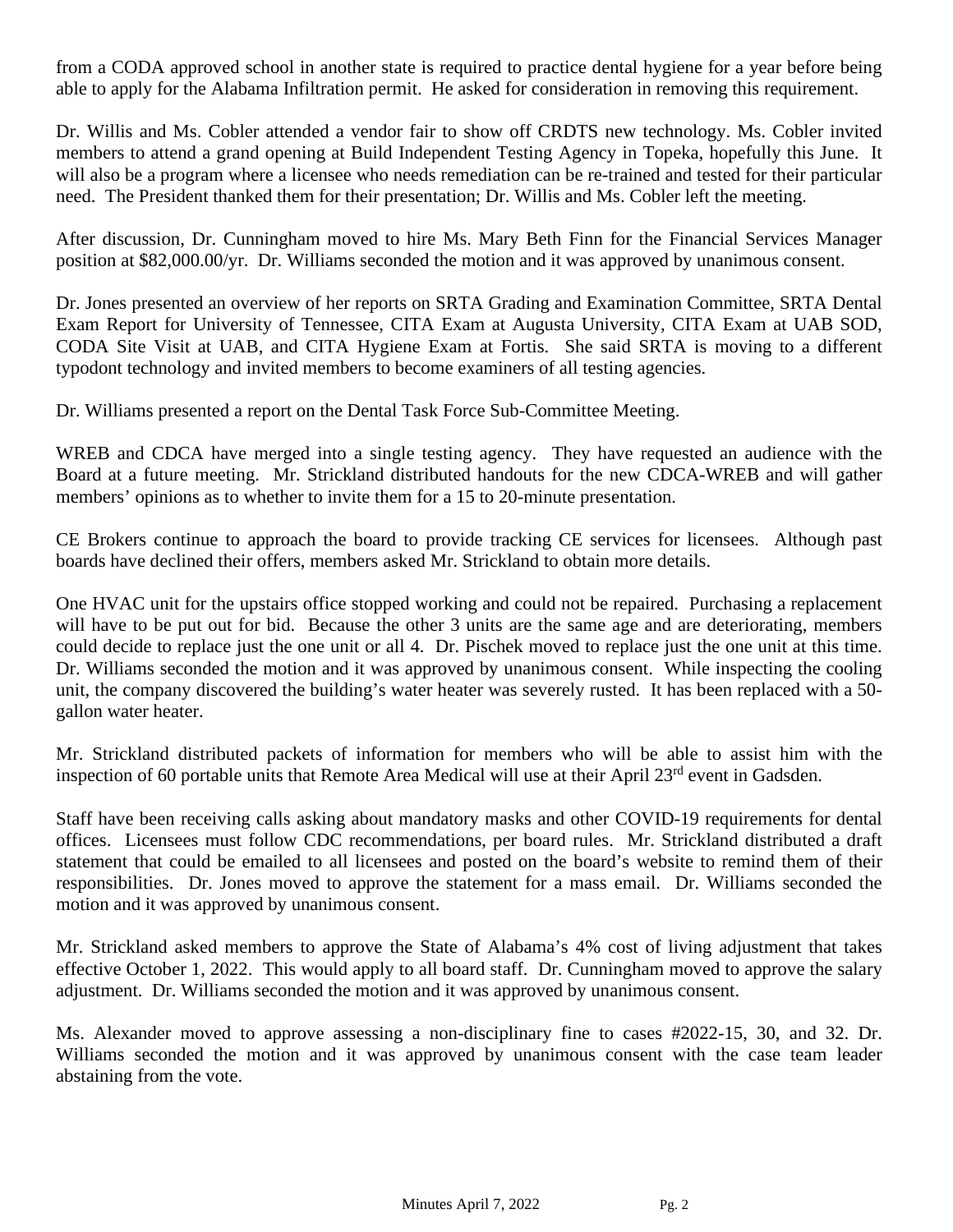Dr. Cunningham moved to assess a non-disciplinary fine to cases #2022-16, 17, 18, 19. 20, 22, 23, 24, 27, 29, 34, 35, 36, 37, 38, 39, 40, 41, 43, and 46 and to administratively close cases #2022-21, 42, 44, and 45. Dr. Pischek seconded the motion and it was approved by unanimous consent with the case team leader and hygiene member abstaining from the vote.

Dr. Williams moved to set the administrative fines at \$250.00 for hygienists and \$500.00 for dentists. Ms. Alexander seconded the motion and it was approved by unanimous consent.

Dr. Williams moved to notice the respondents of the following cases for a hearing: 2022-17, 20, 22, 24, 25, 27, 29, 31, 33, 34, 35, and 38. Dr. McLaughlin seconded the motion and it was approved by unanimous consent with the case team leader and hygiene member abstaining from the vote.

Dr. Cunningham moved to notice the Respondent of case # 2022-6 for a hearing. Dr. Jones seconded the motion and it was approved by unanimous consent with the case team leader and hygiene member abstaining from the vote.

Dr. Williams moved to administratively close case #2022-7. Dr. Pischek seconded the motion and it was approved by unanimous consent with the case team leader and hygiene member abstaining from the vote.

Dr. Bruce Cunningham moved to notice the Respondent of case # 2022-48 for a hearing. Dr. Jones seconded the motion and it was approved by unanimous consent with the case team leader abstaining from the vote.

Dr. Jones moved that case #2021-92 has no evidence to sustain. Dr. Williams seconded the motion and it was approved by unanimous consent with the case team leader and hygiene member abstaining from the vote.

Dr. Cunningham moved to notice the Respondent of case # 2022-11 for a hearing. Dr. Jones seconded the motion and it was approved by unanimous consent with the case team leader and hygiene member abstaining from the vote.

At 7:53 p.m. the President announced a break; the meeting resumed at 8:01 p.m.

Blake Strickland presented the ADHP report prepared by Ms. Latham. The final two exams will be given this weekend. Dr. Basma will conduct a comprehensive review to prepare students for the written board exams. The instructor certification course will be held April 23 via Zoom. A contract has been signed to hold the 2022-2023 course classes at Jefferson State Community College.

Mr. Strickland presented the Inspection Report. He has standardized the inspection forms, making them very easy to follow. A new portable application from Mobile will be bringing their unit to Birmingham to be inspected. The RAM event is scheduled for Saturday and Sunday, April 23<sup>rd</sup> and 24<sup>th</sup>. Mr. Strickland and several board members will be inspecting the 60 portable units Friday, April 22nd.

At Ms. Alexander's recommendation, Dr. McLaughlin moved to approve *third-time* applications for the 2022- 2023 ADHP for Kauita Johnson and Savanna LaFayette. Dr. Cunningham seconded the motion and it was approved by unanimous consent.

Mr. Strickland presented the Executive Director Report.

- Dr. Studstill plans to participate in the Legislative Committee meeting in May along with our lobbyist to discuss ALDA's recommendations for tele-dentistry.
- Mr. Strickland has replaced all exterior lighting for the building. The water heater has been replaced.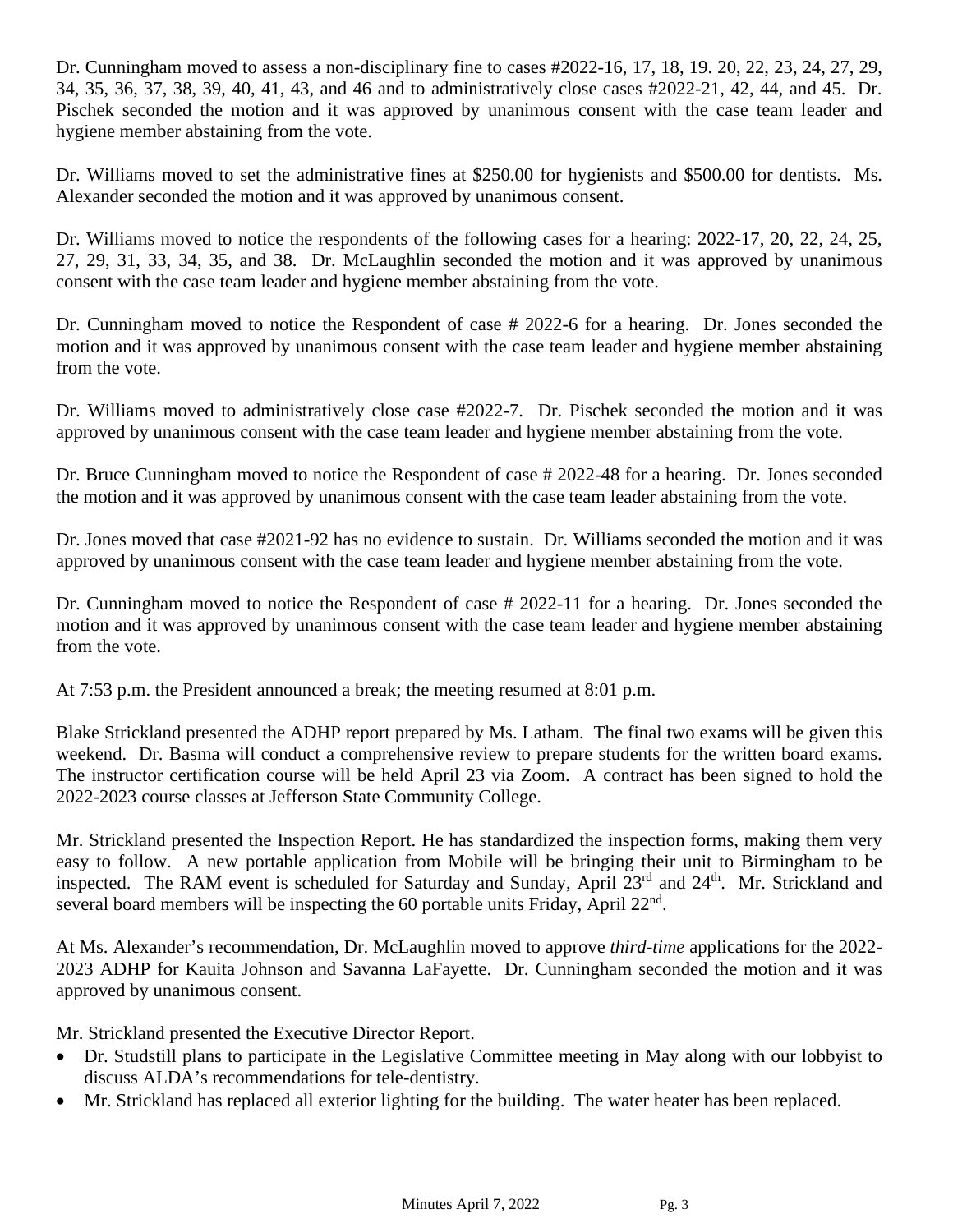- Mr. Strickland has directed the Board's database provider to update registration/renewal certificates as formerly agreed – no signatures, only the board seal.
- Mr. Strickland holds a staff meeting every Monday before board meeting. With only 6 staff members, he is working to get the staff cross-trained for better efficiency. He is working with the property manager to identify and dispose of old/unusable equipment.
- He is working to update all application forms to standardize them making them easier to complete and process.
- Mr. Strickland plans to meet with the architect next week regarding improvements to the building.
- Mr. Strickland requested to be allowed to handle staffing hires, working with the Executive Committee, who will present his selection to the full board. Members concurred.
- April  $30<sup>th</sup>$  is the deadline for members to complete their Statement of Economic Interest for the state.
- Kevin Lane will review and edit the Executive Director job description and present to the Board at the May meeting in preparation for posting, interviewing, and hiring.

Mr. Strickland presented the Wellness Report provided by Dr. Garver. All participants are in compliance.

Dr. Jones recommended approval of the following applications for Dental License by Regional Exam based on successful completion of the jurisprudence exam. Dr. Williams moved to approve the applications; Dr. Pischek seconded the motion and it was approved by unanimous consent with the hygiene member abstaining from the vote.

- Phillip Dodson, DDS
- Joseph Molisani, DDS
- Stephanie Sawyer, DDS
- Michonne West, DDS
- Joseph Zeidan, DMD

Dr. Pischek recommended approval of the following applications for Dental License by Credentials based on successful completion of the jurisprudence exam. Dr. Cunningham moved to approve the applications; Dr. Jones seconded the motion and it was approved by unanimous consent with the hygiene member abstaining from the vote.

- Michael Ahlborn, DDS
- Taylor Jung, DDS
- Phillip McIver, DMD
- Darron Rishwain, DDS
- Sydney Simpson, DMD
- Chase Williams, DDS

Members discussed the need to change any meeting dates for 2023. Dr. Jones, Dr. Williams, Dr. Sims, Dr. Cunningham and Ms. Alexander agreed to meet June 4, 2022 in order to approve applications from UAB graduates of the School of Dentistry. No meeting dates were changed.

At 8:30 p.m. Dr. Cunningham moved to adjourn the meeting. Dr. Jones seconded the motion and it was approved by unanimous consent.

Respectfully Submitted,<br>Manhall a. William DD S

Dr. Marshall A. Williams, Secretary/Treasurer Approved: May 12, 2022 Submitted by: Linda Dlugosz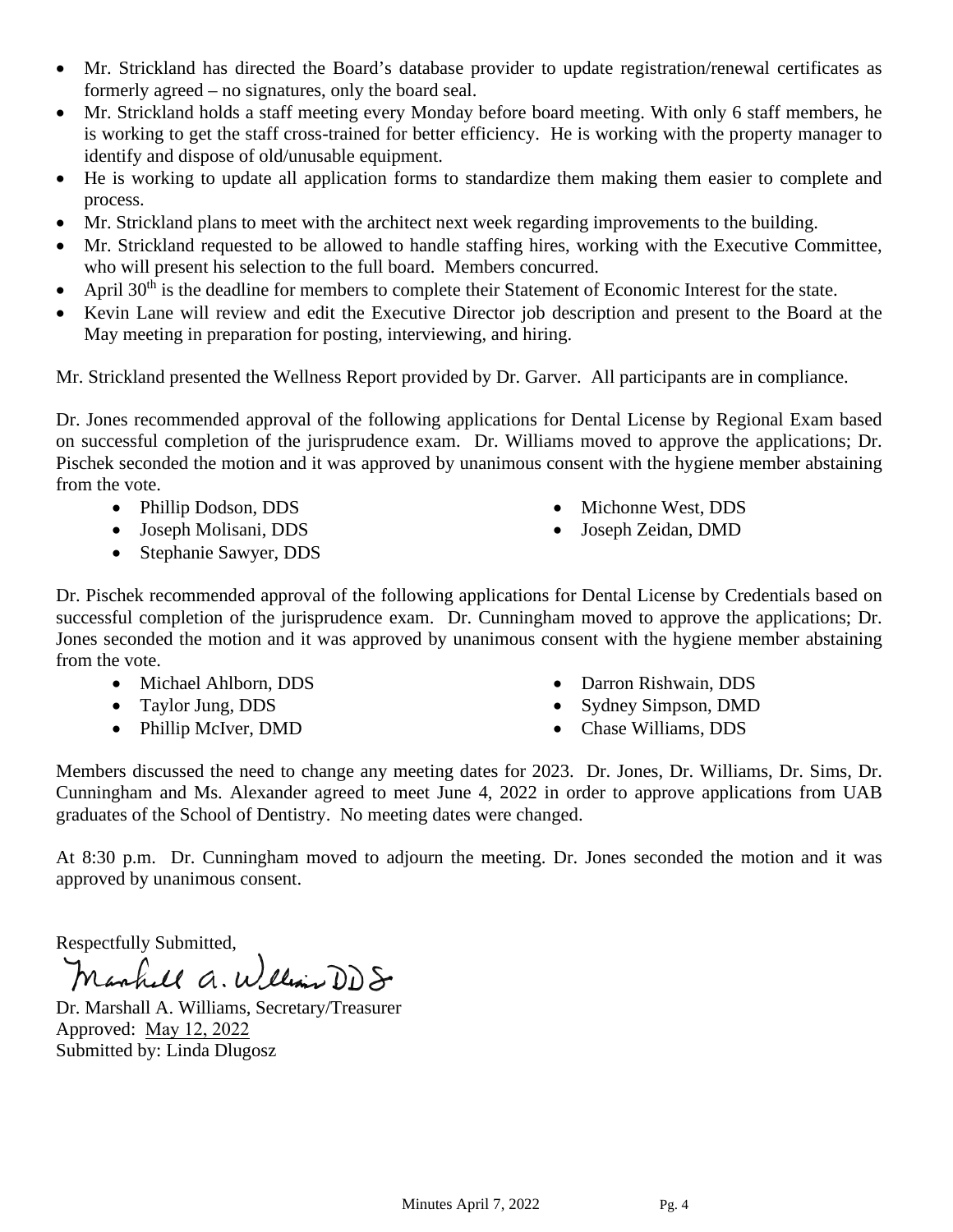### **4:14 PM 03/31/22 Accrual Basis**

# **BOARD OF DENTAL EXAMINERS OF ALABAMA Profit & Loss Budget Performance February 2022**

February 2022 for April 2022 Bk Bal as of 2/28/22

MM: \$391,639.50

Checking: \$1,743,884.67

|                                       | Feb <sub>22</sub> | <b>Budget</b> | Oct '21 - Feb 22 | <b>YTD Budget</b> | <b>Annual Budget</b> | Variance |
|---------------------------------------|-------------------|---------------|------------------|-------------------|----------------------|----------|
| <b>Ordinary Income/Expense</b>        |                   |               |                  |                   |                      |          |
| <b>Income</b>                         |                   |               |                  |                   |                      |          |
| 501 - Annual Dental Registration      | 2,125.00          |               | 684,175.00       | 715,000.00        | 715,000.00           |          |
| 502 - Annual Hygiene Registration     | 325.00            |               | 285,480.00       | 296,790.00        | 296,790.00           |          |
| 503 - Controlled Substance Fee        | 970.00            |               | 235,280.00       | 246,100.00        | 246,100.00           |          |
| 504 - Annual Teaching Permits         | 0.00              |               | 5,800.00         | 7,000.00          | 7,000.00             |          |
| 505 - ADHP Certification              | 3,825.00          |               | 4,725.00         | 15,000.00         | 15,000.00            |          |
| 508 - ADHP                            | 0.00              | 0.00          | 0.00             | 0.00              | 170,625.00           |          |
| 509 - Dental Exam Fee                 | 100.00            | 750.00        | 1,400.00         | 3,750.00          | 9,000.00             |          |
| 510 - Original License Fee            | 125.00            | 322.92        | 750.00           | 1,614.60          | 3,875.00             |          |
| 511 - Licenses Reprint Fee            | 75.00             | 41.67         | 350.00           | 208.35            | 500.00               |          |
| 512 - Dental Hygiene Exam Fee         | 900.00            | 416.67        | 3,375.00         | 2,083.31          | 5,000.00             |          |
| 515 - Penalty Fee                     | 1,750.00          | 583.33        | 10,750.00        | 2,916.69          | 7,000.00             |          |
| 516 - Privilege License Money         | 0.00              | 0.00          | 0.00             | 0.00              | 20,000.00            |          |
| 517 - Interest Inc - checking         | 6.01              | 16.67         | 32.40            | 83.31             | 200.00               |          |
| 518 - Parental Sedation Permit Fee    | 0.00              |               | 11,500.00        | 14,000.00         | 14,000.00            |          |
| 519 - Anesthesia Permit               | 0.00              |               | 49,250.00        | 52,250.00         | 52,250.00            |          |
| 521 - Other Income                    | 0.00              | 41.67         | 0.00             | 208.31            | 500.00               |          |
| 525 - Dent Hyg Bd Appl                | 0.00              | 0.00          | 225.00           | 0.00              | 7,500.00             |          |
| 526 - ADHP Materials                  | 0.00              | 24,791.67     | 0.00             | 24,791.67         | 74,375.00            |          |
| 527-1 - Administrative Costs          | 0.00              | 625.00        | 8,600.00         | 3,125.00          | 7,500.00             |          |
| 527-3 - Administrative Fines          | 0.00              |               | 110.00           | 0.00              | 0.00                 |          |
| 527 - Disciplinary Fines (Prior)      | 0.00              |               | 20,180.00        | 0.00              | 0.00                 |          |
| 528 - Initial Anesthesia Evaluation   | 0.00              | 2,083.33      | 3,600.00         | 10,416.69         | 25,000.00            |          |
| 529 - OCS Annual Reg. Fee             | 0.00              |               | 18,150.00        | 19,450.00         | 19,450.00            |          |
| 530 - Licensure By Credentials        | 2,200.00          | 4,166.67      | 31,900.00        | 20,833.31         | 50,000.00            |          |
| 531 - RETURNED CHECK CHARGES          | 60.00             | 41.67         | 120.00           | 208.31            | 500.00               |          |
| 532 - OCS Initial App. Fee            | 200.00            |               | 300.00           |                   |                      |          |
| 533 - Dental Lic. Bd Exam Application | 375.00            | 1,666.67      | 5,625.00         | 8,333.31          | 20,000.00            |          |
| 545 · Special Purpose Hygiene Lic Fee | 450.00            |               | 450.00           | 0.00              | 0.00                 |          |
| 617 - MDF Permits                     | 0.00              |               | 2,500.00         | 6,500.00          | 6,500.00             |          |
| 620 - Hygiene Infiltration Permit     | 250.00            |               | 9,200.00         | 7,775.00          | 7,775.00             |          |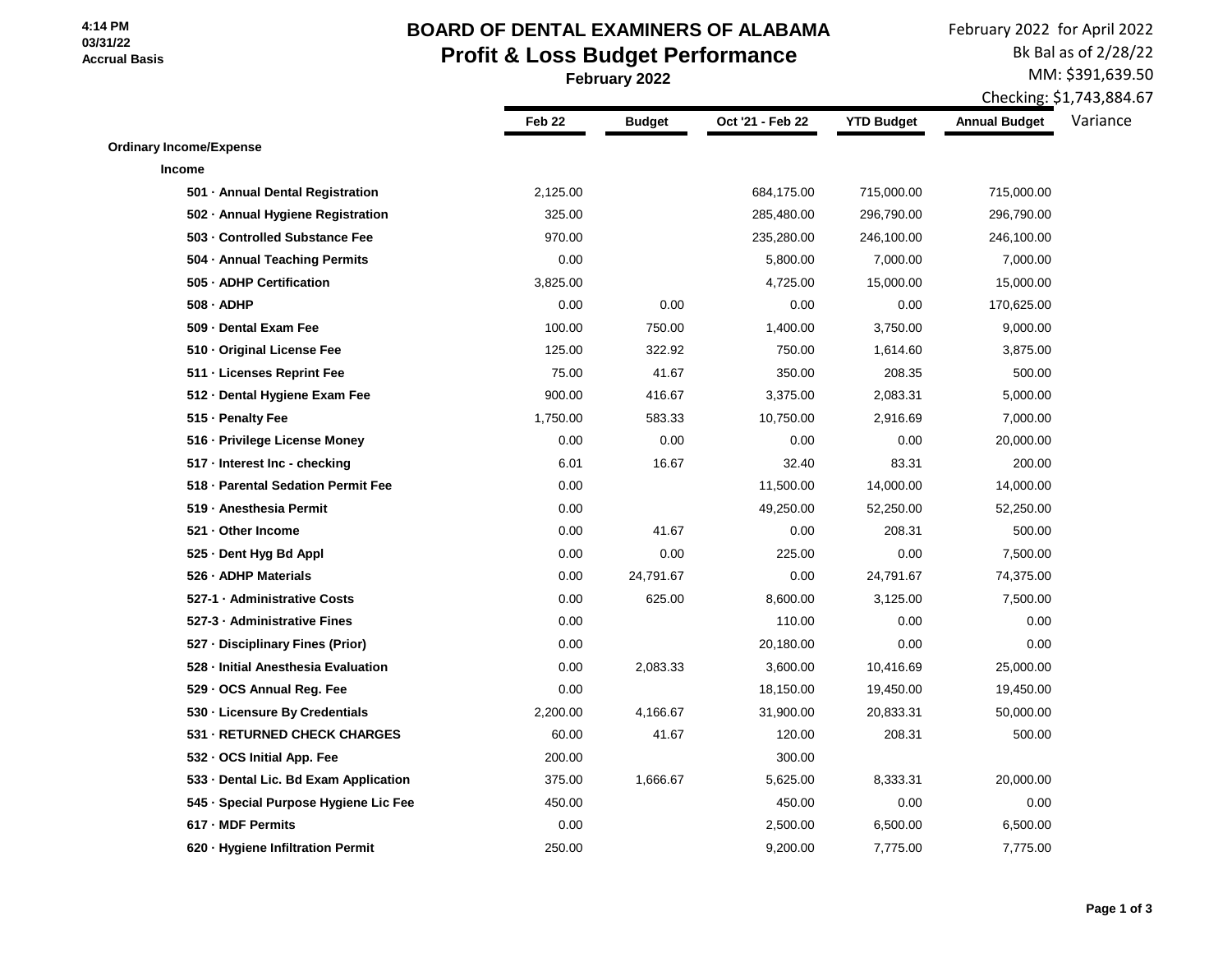### **4:14 PM 03/31/22 Accrual Basis**

# **BOARD OF DENTAL EXAMINERS OF ALABAMA Profit & Loss Budget Performance February 2022**

February 2022 for April 2022 Bk Bal as of 2/28/22 MM: \$391,639.50

Checking: \$1,743,884.67

|                                           | Feb <sub>22</sub> | <b>Budget</b> | Oct '21 - Feb 22 | <b>YTD Budget</b> | <b>Annual Budget</b> | Variance            |
|-------------------------------------------|-------------------|---------------|------------------|-------------------|----------------------|---------------------|
| 800 - 800-OVERPAYMENTS                    | $-250.00$         |               | $-245.50$        |                   |                      |                     |
| <b>Total Income</b>                       | 13,486.01         | 35,547.94     | 1,393,581.90     | 1,458,437.86      | 1,781,440.00         |                     |
| <b>Gross Profit</b>                       | 13,486.01         | 35,547.94     | 1,393,581.90     | 1,458,437.86      | 1,781,440.00         |                     |
| <b>Expense</b>                            |                   |               |                  |                   |                      |                     |
| 0100-0 · Personnel Costs                  | 63,197.46         | 51,083.33     | 268,932.74       | 255,416.69        | 613,000.00 Salaries  |                     |
| 0114-0 · Board Member Compensation        | 0.00              | 8,333.33      | 33,996.91        | 41,666.69         | 100,000.00           |                     |
| 0198-0 · Bonus                            | 0.00              |               | 3,400.00         | 4,000.00          | 4,000.00             |                     |
| 0201-0 · Payroll Expenses                 | 4,861.16          | 5,250.00      | 23,261.27        | 26,250.00         | 63,000.00            |                     |
| 0202-0 · Pension Plan                     | 89,390.94         | 93,000.00     | 89,390.94        | 93,000.00         | 93,000.00            |                     |
| 0203-0 · Medical Insurance                | 8,891.42          | 9,166.67      | 44,413.00        | 45,833.31         | 110,000.00           |                     |
| 0204-0 · Workman Comp. Ins.               | 0.00              | 0.00          | 0.00             | 0.00              | 10,000.00            |                     |
| 0300-0 · Travel - In-State                | 661.84            | 2,083.33      | 7,379.18         | 10,416.69         | 25,000.00            |                     |
| 0400-0 · Travel - Out-of-State            | 0.00              | 2,333.33      | 3,424.74         | 11,666.69         | 28,000.00            |                     |
| 0500-0 · Repairs & Maintenance            | 1,387.56          | 1,666.67      | 6,582.84         | 8,333.31          | 20,000.00            |                     |
| 0600-1 · Rentals & Leases/Offsite Meetin  | 0.00              | 666.67        | 5,929.80         | 3,333.31          | 8,000.00 ADHP        |                     |
|                                           |                   |               |                  |                   |                      | Lights              |
| 0600-2 - NEW OFFICE SPACE                 | 0.00              | 347.92        | 2,545.50         | 1,739.56          |                      | 4,175.00 Termite    |
| 0700-0 - Utilities & Communications       |                   |               |                  |                   |                      |                     |
| 0700-1 · Utilities - Telephone            | 240.90            | 535.00        | 2,650.65         | 2,675.00          | 6,420.00             |                     |
| 0700-3 - Utilities - Power                | 1,941.41          | 1,000.00      | 6,112.81         | 5,000.00          | 12,000.00            |                     |
| 0700-4 · Utilities - Internet             | 0.00              | 400.00        | 1,596.00         | 2,000.00          | 4,800.00             |                     |
| 0700-5 · Utilities - Water/Sewer          | 103.82            | 333.33        | 535.35           | 1,666.69          | 4,000.00             |                     |
| Total 0700-0 · Utilities & Communications | 2,286.13          | 2,268.33      | 10,894.81        | 11,341.69         | 27,220.00            |                     |
| 0800-0 · Professional Services            | 10,203.83         | 16,791.67     | 56,150.24        | 83,958.31         | 201,500.00           |                     |
| 0800-1 · Membership Dues & Subscriptions  | 3,258.44          | 2,500.00      | 5,899.54         | 12,500.00         | 30,000.00            |                     |
| 0801-0 · Board Attorney Fees              |                   |               |                  |                   |                      |                     |
| 0801-1 · Attorney General's Office        | 0.00              | 416.67        | 150.00           | 2,083.31          | 5,000.00             |                     |
| 0801-0 · Board Attorney Fees - Other      | 1,956.10          | 12,083.33     | 8,616.01         | 60,416.69         | 145,000.00           |                     |
| Total 0801-0 · Board Attorney Fees        | 1,956.10          | 12,500.00     | 8,766.01         | 62,500.00         | 150,000.00           |                     |
| 0840-0 - CONSULTANTS                      | 6,000.00          | 6,000.00      | 30,000.00        | 30,000.00         | 72,000.00            |                     |
| 0899-1 · Evaluator Fees                   | 0.00              | 1,000.00      | 2,700.00         | 5,000.00          | 12,000.00            |                     |
| 0899-2 · Hearing Officer Fees             | 0.00              | 166.67        | 2,028.00         | 833.31            |                      | 2,000.00 Cases 2021 |